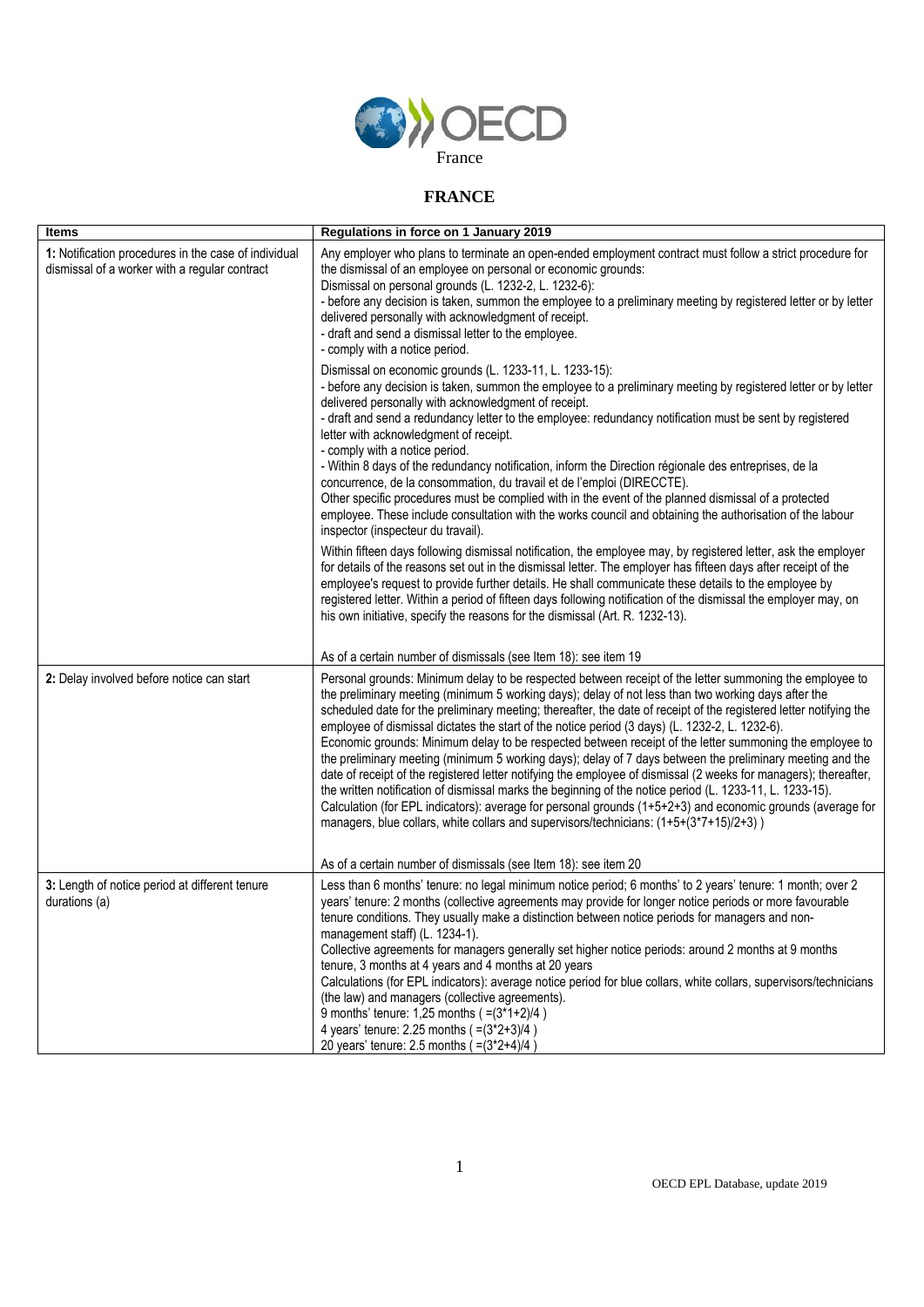

| Trance                                             |                                                                                                                                                                                                                                                                                                                                                                                                                                                                                                                                                                                                                                                                                                                                                                                                                                                                                                                                                                                                                                                                                                                                                                                                                                                                                                     |
|----------------------------------------------------|-----------------------------------------------------------------------------------------------------------------------------------------------------------------------------------------------------------------------------------------------------------------------------------------------------------------------------------------------------------------------------------------------------------------------------------------------------------------------------------------------------------------------------------------------------------------------------------------------------------------------------------------------------------------------------------------------------------------------------------------------------------------------------------------------------------------------------------------------------------------------------------------------------------------------------------------------------------------------------------------------------------------------------------------------------------------------------------------------------------------------------------------------------------------------------------------------------------------------------------------------------------------------------------------------------|
| 4: Severance pay at different tenure durations (a) | Severance pay is paid only to staff with at least 8 months of tenure.<br>All employees: $1/4$ <sup>th</sup> of monthly salary per year of tenure until ten years' tenure, $1/3$ <sup>rd</sup> after ten years' tenure<br>(Articles L1234-9, R1234-2).<br>Collective agreements for managers generally set a higher severance pay at 20 years' tenure, which is<br>around 10 months of pay.<br>Calculations: average notice period for blue collars white collars, supervisors/technicians (the law) and<br>managers (the law except at 20 years' tenure: 10 months).<br>Calculation (for EPL indicators): 9 months' tenure: 0.19; 4 years' tenure: 1 months; 20 years' tenure: 6.87<br>months.                                                                                                                                                                                                                                                                                                                                                                                                                                                                                                                                                                                                      |
| 5: Definition of unfair dismissal (b)              | Fair: There must be real and serious grounds for a dismissal to be deemed fair. Grounds may be personal or<br>economic.<br>Dismissal on personal grounds (art. L. 1232-1): the employer must justify grounds that are valid and related<br>to the individual in order to proceed with dismissal. These may include professional misconduct,<br>incompetence, inaptitude, etc. An employee who is declared unfit by the physician must be reclassified by the<br>employer, taking into account his or her capacities (Articles L. 1226-2 and L. 1226-10). The new job must<br>correspond as closely as possible to the former job, if necessary by means of adaptation measures or<br>working time arrangements. The employer's reclassification obligation is deemed to be satisfied when the<br>employer offers the employee a new job, taking into account the opinion of the occupational physician.                                                                                                                                                                                                                                                                                                                                                                                             |
|                                                    | Dismissal on economic grounds (art. L. 1233-2, 1233-3): the employer must justify economic grounds in order<br>to dismiss an employee. Dismissal on economic grounds is taken as dismissal on grounds that are not<br>personal and related to the employee as a result of reorganisation, employment reduction or a modification,<br>refused by the employee, of an essential provision in the employment contract, as a result of economic<br>difficulties or technological developments. The August 2016 Labour law clarified the definition of real and<br>serious causes for dismissals for economic reasons. It now explicitly includes a substantial reduction in at<br>least one of several economic indicators listed in the law, such as losses, orders or turnover (Article 1233-3).<br>Dismissal of an employee on economic grounds can be contemplated only once all efforts have been made<br>with regard to retraining and if the employee cannot be reassigned within the firm or the enterprises of the<br>group to which the firm in question belongs (Art. L1233-4 French Labour Code). Dismissed workers benefit<br>from a priority for re-hiring (L. 1233-45) Criteria for selecting which workers to dismiss include tenure and<br>social characteristics (L. 1233-5, 1233-7). |
|                                                    | Unfair: An unfair dismissal is a dismissal that is not based on real and serious grounds. For example, for a<br>dismissal claimed to be on economic grounds, the sole aim of saving money or boosting the firm's profits<br>cannot be used as an argument to define economic difficulties. The following conditions may not be used to<br>justify dismissal on economic grounds: economic difficulties when there is a marked increase in sales and<br>when the dismissal is designed to boost profitability at the expense of stable employment.                                                                                                                                                                                                                                                                                                                                                                                                                                                                                                                                                                                                                                                                                                                                                   |
|                                                    | Void: A void dismissal: dismissal for reasons with regard to the employee's private life, based on<br>discriminatory grounds or as a result of psychological or sexual harassment.                                                                                                                                                                                                                                                                                                                                                                                                                                                                                                                                                                                                                                                                                                                                                                                                                                                                                                                                                                                                                                                                                                                  |
|                                                    | As of a certain number of dismissals (see Item 18) in firms with 50 employees or more:                                                                                                                                                                                                                                                                                                                                                                                                                                                                                                                                                                                                                                                                                                                                                                                                                                                                                                                                                                                                                                                                                                                                                                                                              |
|                                                    | The employer should put in place an employment preservation plan (plan de sauvegarde de l'emploi – PSE)<br>which includes a number of measures aimed at limiting the number of redundancies and encouraging the<br>reassignment of the workers who are laid off (L1233-61).                                                                                                                                                                                                                                                                                                                                                                                                                                                                                                                                                                                                                                                                                                                                                                                                                                                                                                                                                                                                                         |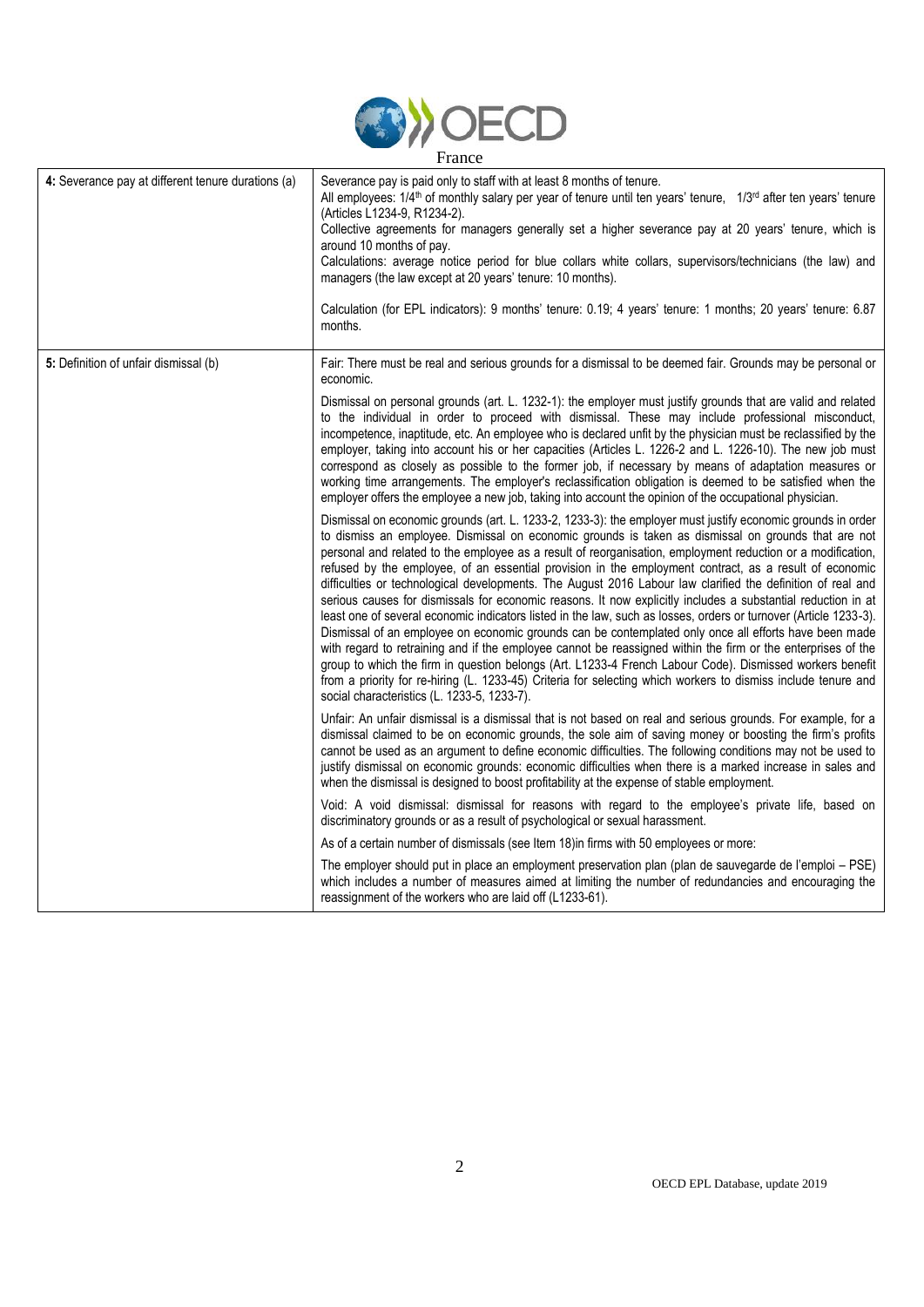

| 6: Length of trial period (c)                                                                   | Pursuant to Article L1221-19 of the French Labour Code, "the maximum duration of trial periods in relation to<br>open-ended employment contracts are as follows: (1) two months for blue collar and white collar workers;<br>(2) three months for supervisors and technicians; (3) four months for managers". The trial period may be<br>renewed once if expressly provided for under the applicable branch-level collective bargaining agreement.<br>This agreement stipulates the conditions and durations of renewals (Art. L1221-19 French Labour Code).<br>Longer durations are possible if provided for under an extended branch-level collective bargaining<br>agreement.                                                                                                                                                                                                                            |
|-------------------------------------------------------------------------------------------------|-------------------------------------------------------------------------------------------------------------------------------------------------------------------------------------------------------------------------------------------------------------------------------------------------------------------------------------------------------------------------------------------------------------------------------------------------------------------------------------------------------------------------------------------------------------------------------------------------------------------------------------------------------------------------------------------------------------------------------------------------------------------------------------------------------------------------------------------------------------------------------------------------------------|
|                                                                                                 | Most collective bargaining agreements (CAs) provide for longer trial periods for managers, which are around<br>7, including any renewal. A written agreement must be drawn up between the parties and is usually required<br>for any renewal of the trial period.                                                                                                                                                                                                                                                                                                                                                                                                                                                                                                                                                                                                                                           |
|                                                                                                 | Calculations (for EPL indicators): average trial periods for blue collars, white collars, supervisors/technicians<br>(the law) and managers (collective agreements): $(2+2+3+7)/4 = 3.5$ months (instead of 2.75 without CAs)                                                                                                                                                                                                                                                                                                                                                                                                                                                                                                                                                                                                                                                                               |
|                                                                                                 | The employer may terminate the trial period by giving notice to the employee within a period of not less than<br>(Art. L. 1221-25): twenty-four hours within eight days of tenure; forty-eight hours between eight days and one<br>month of tenure; two weeks after one month of tenure; one month after three months of tenure.                                                                                                                                                                                                                                                                                                                                                                                                                                                                                                                                                                            |
| 7: Compensation following unfair dismissal (d)                                                  | In addition to severance pay, compensation is paid to the workers following a schedule introduce by Article 2<br>of Ordonnance n° 2017-1387. It is between 3 and 15.5 months of wage at 20 years' tenure (Art. L. 1235-3).<br>Calculation (for EPL indicators): 12.38 (= (max+"mean")/2 with max=15.5, min=3 and "mean"=(min+max)/2)                                                                                                                                                                                                                                                                                                                                                                                                                                                                                                                                                                        |
|                                                                                                 | As of a certain number of dismissals (see Item 18) in firms with 50 employees or more (Art. L1235-10 &<br>$1235 - 11$ :                                                                                                                                                                                                                                                                                                                                                                                                                                                                                                                                                                                                                                                                                                                                                                                     |
|                                                                                                 | The absence (or insufficiency) of the redeployment scheme (integrated into the employment preservation<br>plan) may entail the nullity of the redundancy procedure; as a result, if the judge orders the reinstatement of<br>the employee upon his/her request (with back pay), the employer cannot refuse.                                                                                                                                                                                                                                                                                                                                                                                                                                                                                                                                                                                                 |
| 8: Reinstatement option for the employee following<br>unfair dismissal (b)                      | If the court rules that the dismissal is unfair, it may order the reinstatement of the employee upon the latter's<br>request. However, if the employer refuses, reinstatement does not occur and the worker is awarded<br>compensation (Art. L. 1235-3). In cases of dismissal on personal grounds, if a redundancy is declared void on<br>grounds of discrimination, reinstatement is legally binding and the employee is considered to have never<br>ceased exercising his/her duties.<br>As of a certain number of dismissals (see Item 18) in firms with 50 employees or more (Art. L1235-10 &<br>1235-11): The absence (or insufficiency) of the redeployment scheme (integrated into the employment<br>preservation plan) may entail the nullity of the redundancy procedure; as a result, if the judge orders the<br>reinstatement of the employee upon his/her request, the employer cannot refuse. |
| 9: Maximum time period after dismissal up to<br>which an unfair dismissal claim can be made (e) | Any claim related to the termination of the employment contract must be filed within 12 months from the date<br>of notification of the termination (Article L1471-1).<br>Calculation (for EPL indicators): 9.75 (12 - notice period at 4 years)<br>As of a certain number of dismissals (see Item 18) in firms with 50 employees or more:<br>The homologation by the DIRECCTE can be challenged until 2 months after dismissal (Article 1235-7-1).                                                                                                                                                                                                                                                                                                                                                                                                                                                          |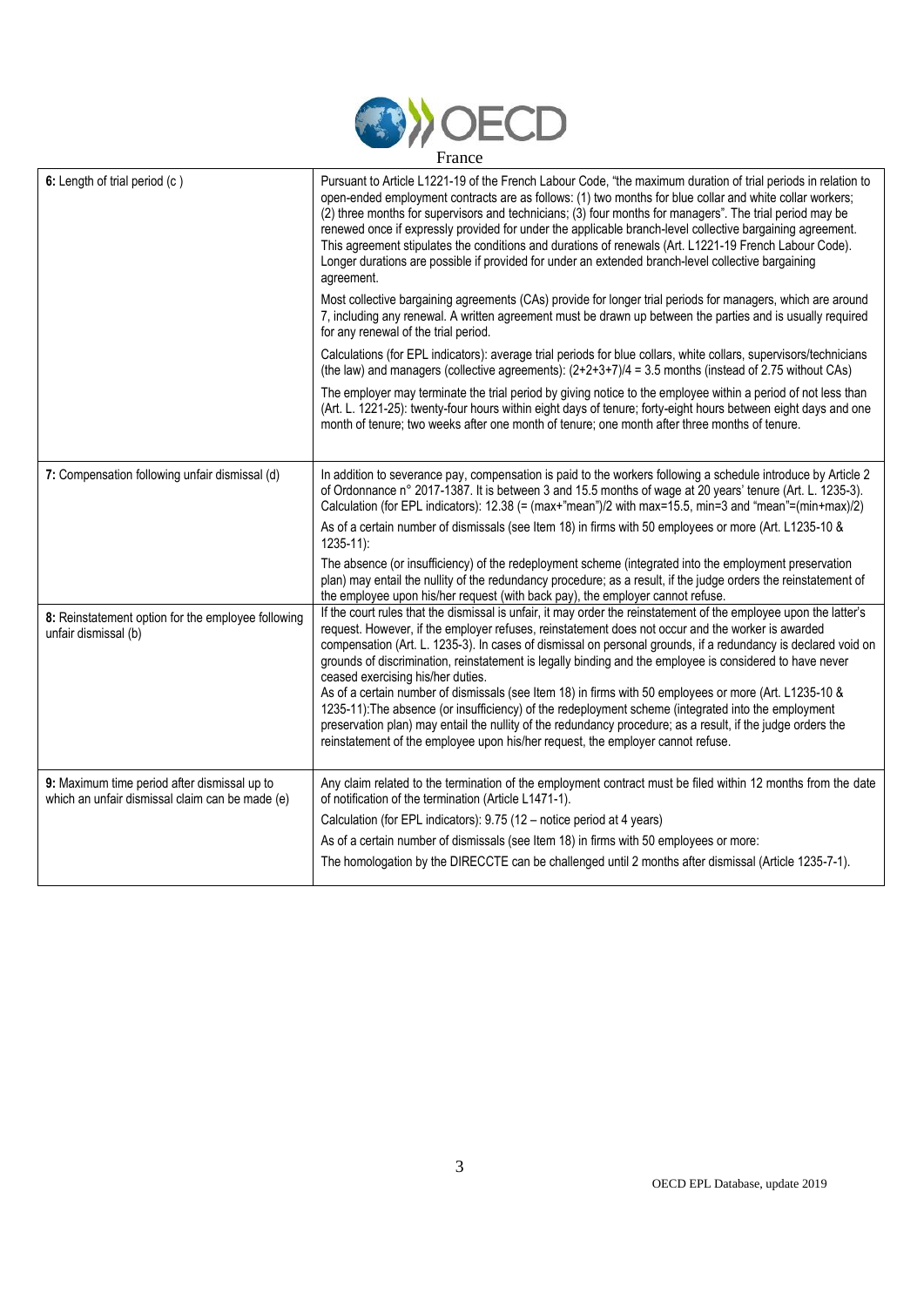

| 10: Valid cases for use of standard fixed term<br>contracts                              | A fixed-term contract (FTC), whatever its grounds, cannot be used on a long-term basis to fill jobs that are<br>related to the company's regular and permanent business.                                                                                                                                                                                                                                                                                                                                                                                                                                                                         |
|------------------------------------------------------------------------------------------|--------------------------------------------------------------------------------------------------------------------------------------------------------------------------------------------------------------------------------------------------------------------------------------------------------------------------------------------------------------------------------------------------------------------------------------------------------------------------------------------------------------------------------------------------------------------------------------------------------------------------------------------------|
|                                                                                          | In principle, a fixed-term contract may be entered into only for a specified and temporary assignment.                                                                                                                                                                                                                                                                                                                                                                                                                                                                                                                                           |
|                                                                                          | Valid cases for use of fixed-term contracts:                                                                                                                                                                                                                                                                                                                                                                                                                                                                                                                                                                                                     |
|                                                                                          | - Replacement of a salaried employee: A fixed-term contract may be used to replace temporarily absent<br>employees or if a contract is suspended (due to illness, maternity leave, paid holiday leave, parental leave,<br>etc.); if the employee has shifted temporarily to part-time work (parental leave, leave of absence to set up or<br>take over a business, etc.); or, if the employee has left the company, until his/her post is suppressed.                                                                                                                                                                                            |
|                                                                                          | - Replacement of a non-salaried worker: A fixed-term contract may be used to replace a company owner, a<br>person exercising a liberal profession or a farm manager. An absent spouse may also be replaced when s/he<br>plays an active role in the business or farm.                                                                                                                                                                                                                                                                                                                                                                            |
|                                                                                          | - Temporary increase in workload: A fixed-term contract may also be used in the event of a temporary<br>increase in the company's workload. However, in the 6 months following a redundancy on economic grounds,<br>it is possible to use a fixed-term contract for jobs concerned by the redundancy only if the fixed-term<br>contracts are for no more than 3 months and cannot be renewed, or in the event of exceptional export orders<br>that require the deployment of more significant qualitative or quantitative resources than the enterprise<br>usually requires, subject to informing and consulting with the staff representatives. |
|                                                                                          | - Delay before a new employee can begin employment on an open-ended contract: the post-holder must be<br>recruited but is unable to start work immediately.                                                                                                                                                                                                                                                                                                                                                                                                                                                                                      |
|                                                                                          | - Seasonal employment                                                                                                                                                                                                                                                                                                                                                                                                                                                                                                                                                                                                                            |
|                                                                                          | - Jobs for which the use of fixed-term contracts is common practice: the business sectors are set out by<br>decree or are covered by extended collective bargaining agreements They include the entertainment<br>industry, hotels, restaurants and catering, holiday and leisure centres, forestry operations, among others.                                                                                                                                                                                                                                                                                                                     |
|                                                                                          | - Support hiring of some categories of unemployed persons under legal provisions;                                                                                                                                                                                                                                                                                                                                                                                                                                                                                                                                                                |
| 11: Maximum number of successive standard<br>FTCs (initial contract plus renewals and/or | FTCs may be renewed under certain conditions. This is done by extending the initial contract; not by entering<br>into a new contract (Articles L. 1243-13 et L. 1243-13-1)                                                                                                                                                                                                                                                                                                                                                                                                                                                                       |
| prolongations)                                                                           | The fixed-term contract may be renewed twice if this is provided for in the terms of the contract or in an<br>amendment in the form of a supplementary agreement that is submitted to the employee before the end of<br>the contract and if the total duration of the contract, taking into account the renewal, does not exceed the<br>maximum allowed duration (variable according to the grounds for the use of a fixed-term contract).                                                                                                                                                                                                       |
|                                                                                          | Successive fixed-term contracts may be entered into with the same employee in the following cases:                                                                                                                                                                                                                                                                                                                                                                                                                                                                                                                                               |
|                                                                                          | - to replace an employee who is absent or whose employment contract has been suspended;                                                                                                                                                                                                                                                                                                                                                                                                                                                                                                                                                          |
|                                                                                          | - in the event of seasonal work or cases in which the use of open-ended contracts is not common practice;                                                                                                                                                                                                                                                                                                                                                                                                                                                                                                                                        |
|                                                                                          | - to replace a company owner or farm manager.                                                                                                                                                                                                                                                                                                                                                                                                                                                                                                                                                                                                    |
|                                                                                          | Except as otherwise provided for, when a fixed-term contract terminates, a new fixed-term contract may not<br>be entered into for the same post before the expiry of a specific deadline known as a grace period (periode<br>de carence). The grace period is equivalent to: either one third of the duration of the fixed-term contract (if the<br>duration of the contract, renewal included, is at least 2 weeks), or half the duration of the fixed-term contract<br>(if the duration of the contract, renewal included, is less than 2 weeks).                                                                                              |
|                                                                                          | Possible deviations by collective agreements (Articles L. 1243-13 et L. 1243-13-1)                                                                                                                                                                                                                                                                                                                                                                                                                                                                                                                                                               |
|                                                                                          | Estimated number: 3                                                                                                                                                                                                                                                                                                                                                                                                                                                                                                                                                                                                                              |
| 12: Maximum cumulated duration of successive<br>standard FTCs                            | The maximum cumulated duration of FTCs depends on the reasons for using such contracts. But, in<br>principle, the maximum duration is 18 months, although this can vary from 9 months (while awaiting the<br>arrival in the enterprise of an employee recruited on an open-ended contract) to 24 months (permanent<br>abolition of a post, overseas mission or exceptional export order)                                                                                                                                                                                                                                                         |
|                                                                                          | Possible deviations by collective agreements (Articles L. 1242-8 et L. 1242-8-1).                                                                                                                                                                                                                                                                                                                                                                                                                                                                                                                                                                |
| 13: Types of work for which temporary work<br>agency (TWA) employment is legal           | Use of TWA employment is restricted to "objective" cases, as for FTCs (temporary work assignments may not<br>be used on the grounds of a temporary increase in the company's workload for a position that has been<br>subject to a redundancy on economic grounds until 6 months have elapsed).                                                                                                                                                                                                                                                                                                                                                  |
| 14: Are there restrictions on the number of<br>renewals and/or prolongations of TWA      | Yes. A new contract/assignment for the same position may start only after the expiry of a delay equivalent to<br>one third of the duration of the initial contract.                                                                                                                                                                                                                                                                                                                                                                                                                                                                              |
| assignments? (f)                                                                         | Possible deviations by collective agreements (Articles L. 1251-35).                                                                                                                                                                                                                                                                                                                                                                                                                                                                                                                                                                              |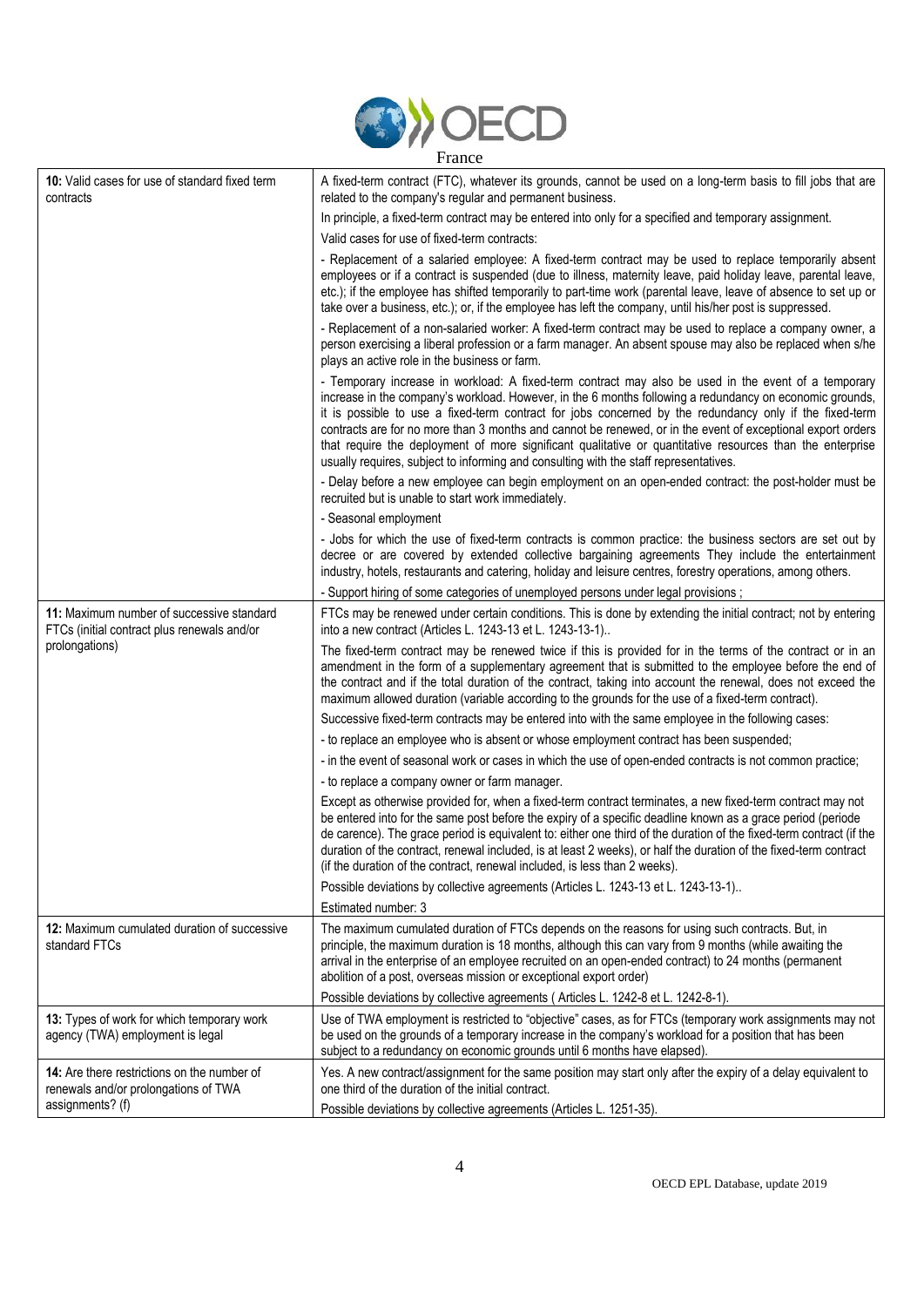

| 15: Maximum cumulated duration of TWA<br>assignments (f)                                                | Each assignment gives rise to the conclusion of: (1) a service contract between the TWA and the user (client)<br>firm; and (2) an employment contract known as the "assignment contract" between the temporary worker and<br>the employer, i.e. the temporary work agency (Article L1251-1, French Labour Code).                                                                                                                                                                                                                                                                                                                                                                                                                                                                                                                                                                                                                                                                                                                                                                                                                                                                                                                                                                                                                                                                                                                                                                                                                                                                                                                                                                                                               |
|---------------------------------------------------------------------------------------------------------|--------------------------------------------------------------------------------------------------------------------------------------------------------------------------------------------------------------------------------------------------------------------------------------------------------------------------------------------------------------------------------------------------------------------------------------------------------------------------------------------------------------------------------------------------------------------------------------------------------------------------------------------------------------------------------------------------------------------------------------------------------------------------------------------------------------------------------------------------------------------------------------------------------------------------------------------------------------------------------------------------------------------------------------------------------------------------------------------------------------------------------------------------------------------------------------------------------------------------------------------------------------------------------------------------------------------------------------------------------------------------------------------------------------------------------------------------------------------------------------------------------------------------------------------------------------------------------------------------------------------------------------------------------------------------------------------------------------------------------|
|                                                                                                         | The duration of the assignment with the user firm (i.e. the enterprise to which the temporary worker is<br>assigned) is subject to the same rules as those governing fixed-term contracts.                                                                                                                                                                                                                                                                                                                                                                                                                                                                                                                                                                                                                                                                                                                                                                                                                                                                                                                                                                                                                                                                                                                                                                                                                                                                                                                                                                                                                                                                                                                                     |
|                                                                                                         | Possible deviations by collective agreements (Articles L. 1251-12).                                                                                                                                                                                                                                                                                                                                                                                                                                                                                                                                                                                                                                                                                                                                                                                                                                                                                                                                                                                                                                                                                                                                                                                                                                                                                                                                                                                                                                                                                                                                                                                                                                                            |
| 16: Does the set-up of a TWA require<br>authorisation or reporting obligations?                         | Yes. Specific administrative authorisation is required.                                                                                                                                                                                                                                                                                                                                                                                                                                                                                                                                                                                                                                                                                                                                                                                                                                                                                                                                                                                                                                                                                                                                                                                                                                                                                                                                                                                                                                                                                                                                                                                                                                                                        |
| 17: Do regulations ensure equal treatment of<br>regular workers and agency workers at the user<br>firm? | Equal treatment in terms of remuneration and other working conditions.                                                                                                                                                                                                                                                                                                                                                                                                                                                                                                                                                                                                                                                                                                                                                                                                                                                                                                                                                                                                                                                                                                                                                                                                                                                                                                                                                                                                                                                                                                                                                                                                                                                         |
| 18: Definition of collective dismissal (b)                                                              | Collective dismissal is defined as the termination of the employment contracts of a number of employees as a<br>result of redundancies on economic grounds . Regulations provide for different arrangements and procedures<br>according to the number of employees concerned (fewer than 10 or 10 or more) by this measure at the same<br>time. For cases of 10 or more dismissals in a given period of 30 days, the employer must comply with<br>significantly more obligations                                                                                                                                                                                                                                                                                                                                                                                                                                                                                                                                                                                                                                                                                                                                                                                                                                                                                                                                                                                                                                                                                                                                                                                                                                               |
| 19: Additional notification requirements in cases of<br>collective dismissal (g)                        | The employer must comply with specific procedural rules to notify, inform and consult with staff<br>representatives, hold preliminary interviews and inform the administrative authorities (Direction régionale des<br>entreprises, de la concurrence, de la consommation, du travail et de l'emploi - DIRECCTE) (art. L. 1233-39).<br>In firms with 50 employees or more, the dismissal needs to be approved by the DIRECCTE (art. L1235-10).                                                                                                                                                                                                                                                                                                                                                                                                                                                                                                                                                                                                                                                                                                                                                                                                                                                                                                                                                                                                                                                                                                                                                                                                                                                                                 |
| 20: Additional delays involved in cases of<br>collective dismissal (h)                                  | The procedure varies according to the size of the enterprise and the presence (or not) of staff representative<br>bodies.<br>Firms with 50 employees or more: Two notifications to the DIRECCTE: one at the start of the negotiation<br>(after the first meeting with the work council (CE)) and a second one at the end (after the second meeting)<br>(articles L1233-46 et L1233-57-1). The CE has between 2 and 4 months (delay between the two meetings) to<br>give its views on the project of the employer, depending on the size of the dismissal (art. L1233-30). In all<br>cases, the delay between the two meetings cannot be shorter than 2 weeks. The DIRECCTE notifies the<br>employer of the homologation decision within 15 days if there has been agreement, within 21 if not (art. 1233-<br>$57-4$ ).<br>Calculation (or EPL indicators): average of (60+120)/2=90 days for maximum delay between meetings;<br>average of minimum and maximum delay between meeting (15+90)=52.5 days plus average of                                                                                                                                                                                                                                                                                                                                                                                                                                                                                                                                                                                                                                                                                                         |
|                                                                                                         | $(15+21)/2/2=9$ days for homologation + 1 day for calling for the first meeting + 3 days for registered letter<br>minus 18 days for individual dismissal = 47.5 days<br>Firms with less than 50 employees: notification to the administrative authority not before the day following the<br>first meeting of the staff representatives, then notification of dismissal by registered letter 30 days after<br>notification is given to the administrative authorities minus 18 days for individual dismissals = 16 days<br>Calculation (for EPL indicators): average across firms with 35, 150 and 350 employees (=(47.5+47.5+16)/3).                                                                                                                                                                                                                                                                                                                                                                                                                                                                                                                                                                                                                                                                                                                                                                                                                                                                                                                                                                                                                                                                                           |
| 21: Other special costs to employers in case of<br>collective dismissals (i)                            | When the dismissal concerns at least 10 workers in a 30-day period in an enterprise with at least 50<br>employees, the employer must put in place an employment preservation plan (plan de sauvegarde de<br>l'emploi - PSE) which includes a number of measures aimed at limiting the number of redundancies and<br>encouraging the reassignment of the workers who are laid off. The absence (or insufficiency) of the<br>redeployment scheme (integrated into the employment preservation plan) may entail the nullity of the<br>redundancy procedure; as a result, if the judge orders the reinstatement of the employee upon his/her<br>request, the employer cannot refuse. The plan may include measures:<br>- for the internal reassignment of employees - creation of new tasks within the enterprise;<br>- for the redeployment of employees outside the enterprise, particularly by supporting growth in the local<br>employment area;<br>- for lending support to the creation or takeover of businesses;<br>- for reducing or reorganising working hours.<br>A certain number of measures are designed to spur growth in the employment areas where enterprises that<br>are dismissing employees on economic grounds are located. These measures are applied differently,<br>depending on whether the enterprise concerned is or is not required to offer redeployment leave.<br>Measures to spur growth in employment areas are decided after consultations with the local authorities,<br>chambers of commerce and the social partners from the regional interbranch joint committee (commission<br>paritaire interprofessionnelle régionale).<br>Severance pay: no specific measures for collective dismissals. |